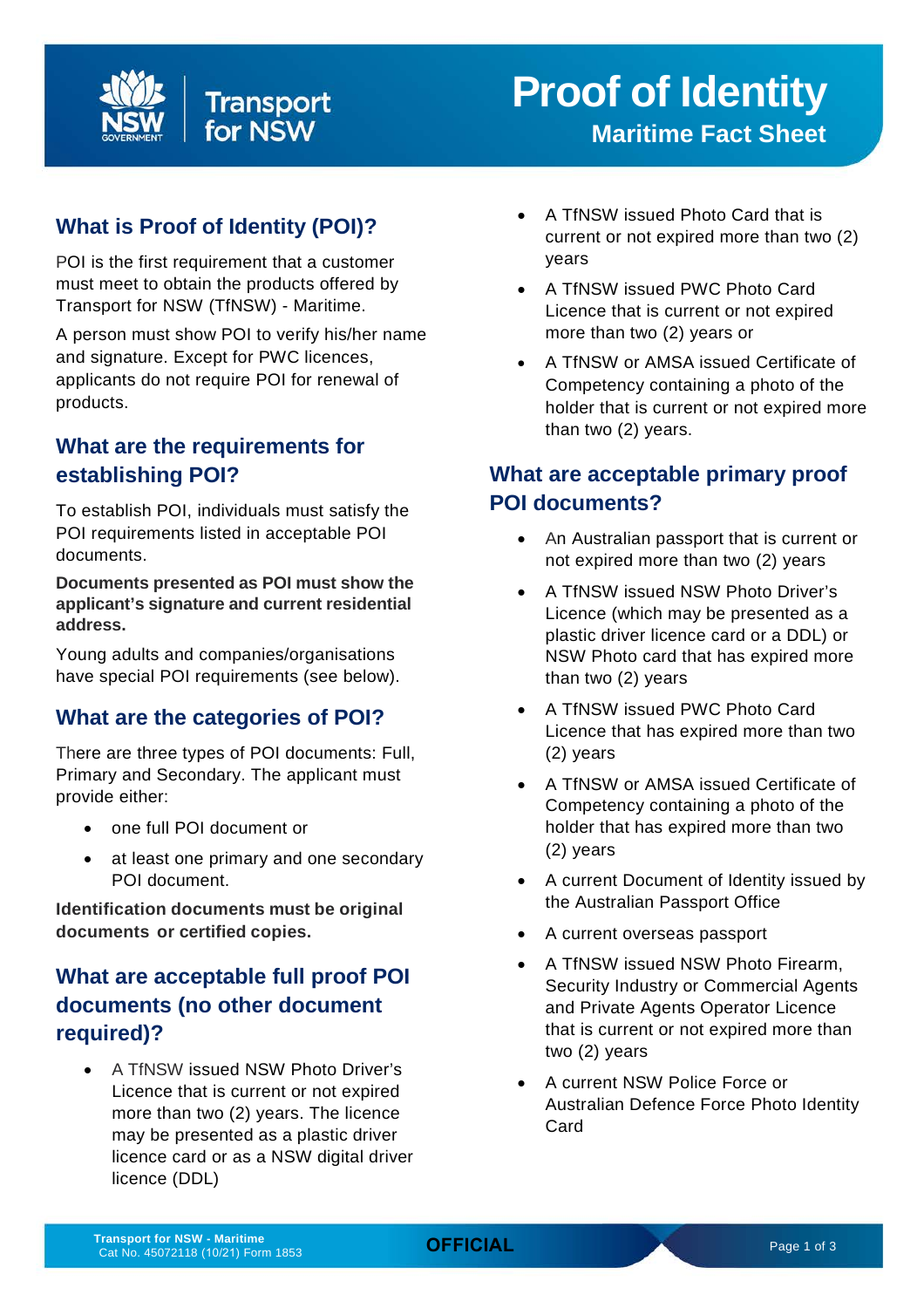- A photo driver's licence issued by another Australian State or Territory that is current or not expired more than two (2) years
- An Australian Full Birth Certificate showing parental details issued by the Registry of Births, Deaths and Marriages. (Commemorative Certificates are not acceptable except for 1987 and 1988 NSW Historic Birth Certificates)
- A current consular photo identity card issued by the Department of Foreign Affairs and Trade
- An Australian naturalisation or citizenship document or immigration papers issued by the Australian Government.
- An overseas birth certificate showing parental details, provided a passport or an official Australian travel document is also shown
- A certificate of Aboriginality issued by an organisation (e.g.: Land Council) recognised by the Aboriginal and Torres Strait Islander Council
- A current Certificate of Competency issued by another Australian State or Territory that contains a photo of the holder or
- A current boat licence issued by another Australian State or Territory that contains a photo of the holder.

#### **What are acceptable secondary proof POI documents?**

- A TfNSW issued General Boat Licence that is current or not expired more than two (2) years
- A current Medicare card, Pensioner Concession card, Department of Veteran's Affairs Entitlement card, or any other current entitlement card issued by the Commonwealth Government
- A current credit card that shows your name and signature or account card from a bank, building society or credit union, or a passbook or account statement that is current or not expired more than one (1) year
- A telephone, gas or electricity bill not more than one (1) year old
- A water rates, council rates or land valuation notice not more than two (2) years old
- An electoral enrolment card or other evidence of enrolment not more than two (2) years old
- An armed services discharge document not more than two (2) years old
- A current student identity card or a certificate or statement of enrolment not more than two (2) years old from an educational institution or
- A current Mobility Parking Scheme (MPS) card with or without a photo.

## **What are acceptable young adult POI documents?**

Young adult licence applicants (persons between 12 years and under 16 years of age) can meet POI requirements by providing original documents or certified copies of:

- At least one (1) primary proof and one (1) secondary proof document as listed above or
- An Australian Full Birth Certificate showing parental details issued by the Registry of Births, Deaths and Marriages.

Young adult licence applicants must obtain written consent from a parent or legal guardian to obtain a boat licence and acceptable POI documents for the parent or legal guardian must also be provided.

#### **What is the policy regarding company POI?**

A company/organisation shows POI by proving its legal status. To prove its legal status it must provide the original or a certified copy of one of the following documents: